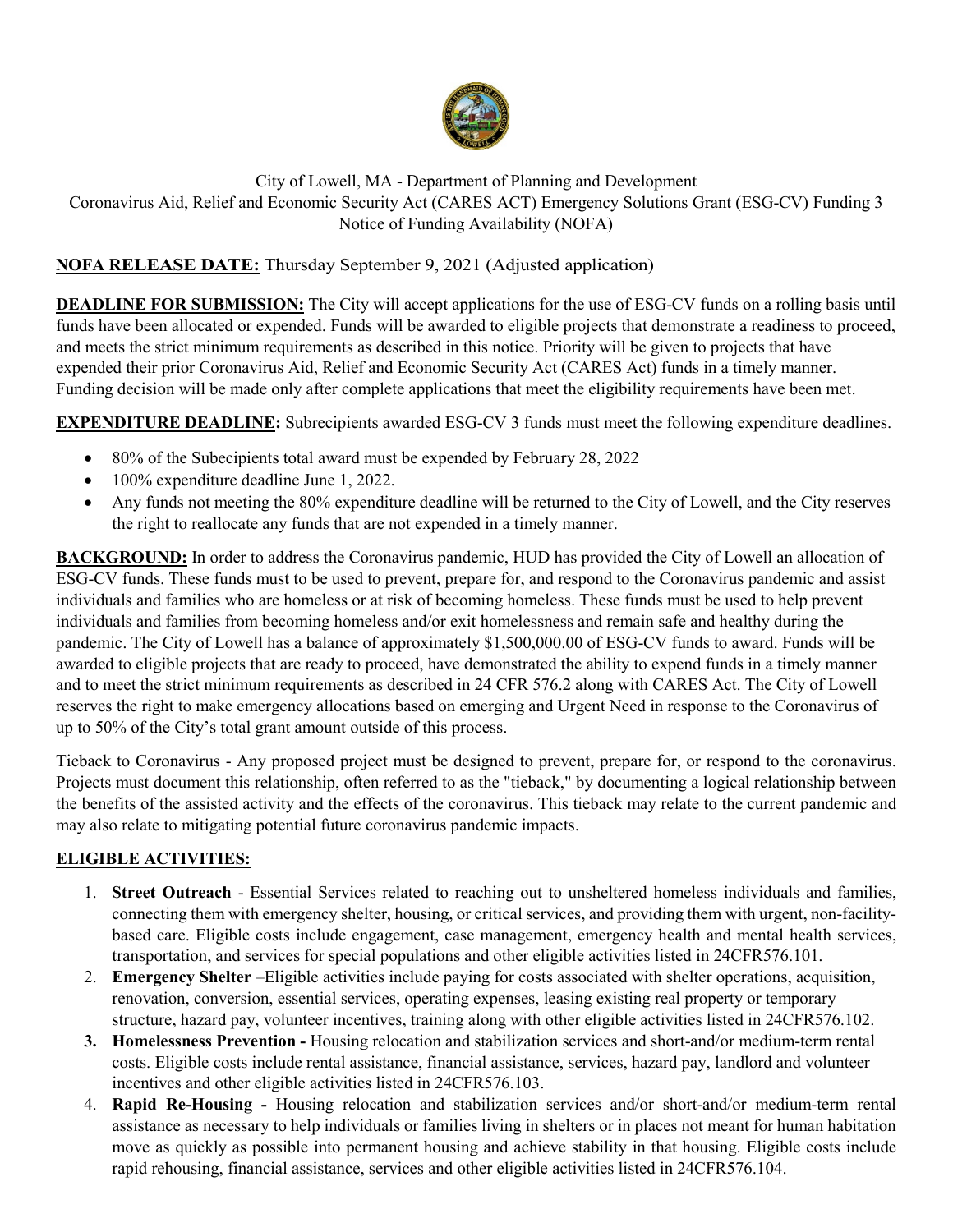5. **Data Collection (HMIS) -** ESG funds may be used to pay for the costs of participating in and contributing to the HMIS designated by the Continuum of Care and other eligible activities listed in 24CFR576.107.

Questions can be submitted to:

Betty Rawnsley-Erazo email at **BRawnsley@lowellma.gov** or call (978) 674-1418

and Chris Samaras at [CSamaras@lowellma.gov](mailto:CSamaras@lowellma.gov) or call 978-674-1429.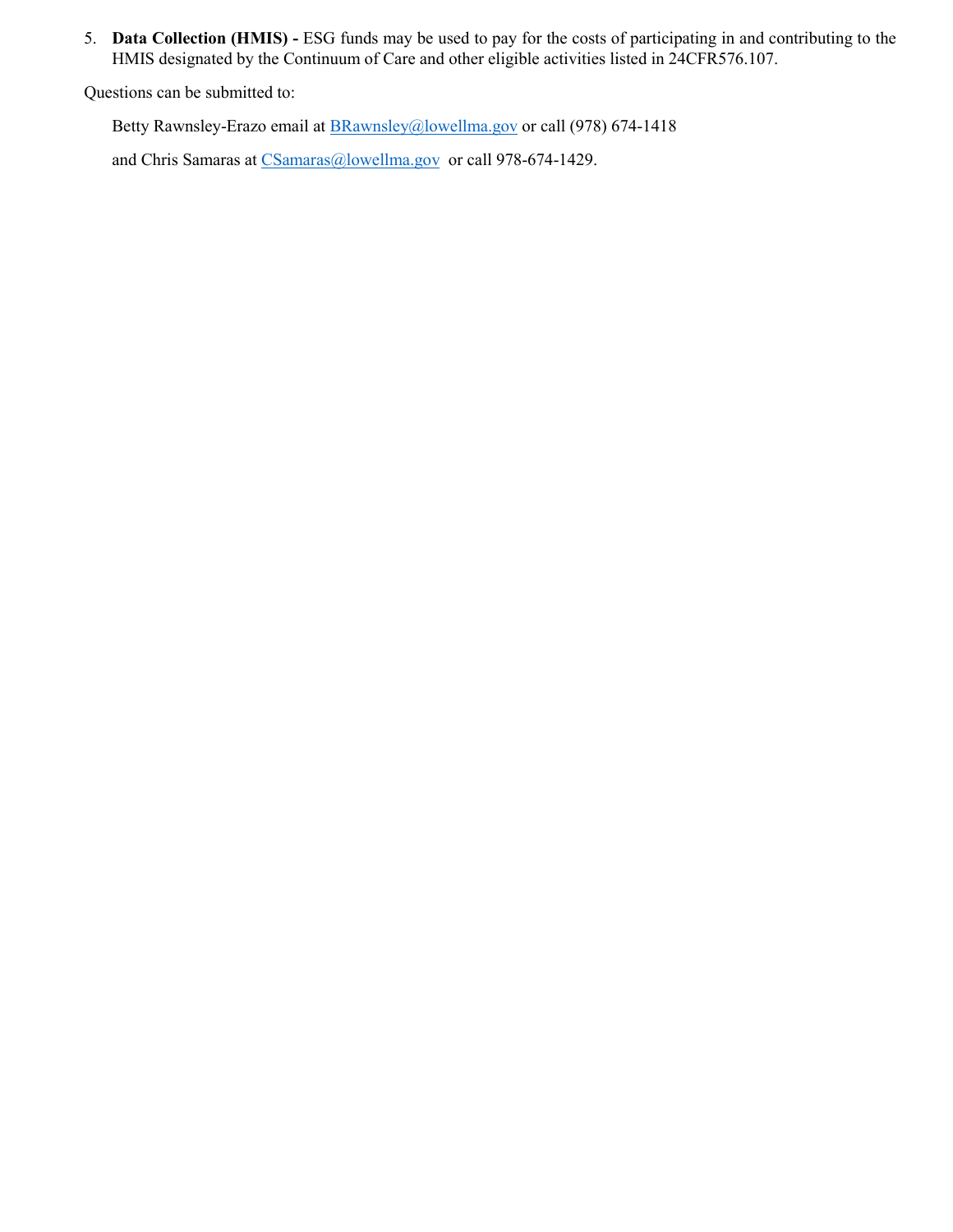

City of Lowell, MA - Department of Planning and Development Coronavirus Aid, Relief and Economic Security Act (CARES ACT) Emergency Solutions Grant (ESG-CV) Funding 3 Notice of Funding Availability (NOFA)

**DEADLINE FOR SUBMISSION:** The City will accept applications for the use of ESG-CV funds on a rolling basis until funds have been allocated or expended. Funds will be awarded to eligible projects that demonstrate a readiness to proceed, and meets the strict minimum requirements as described in this notice. Priority will be given to projects that have expanded their prior Coronavirus Aid, Relief and Economic Security Act (CARES Act) funds in a timely manner. Funding decision will be made only after complete applications that meet the eligibility requirements have been met.

**EXPENDITURE DEADLINE:** Subrecipients awarded ESG-CV 3 funds must meet the following expenditure deadlines.

- 80% of the Subecipients total award must be expended by February 28, 2022
- 100% expenditure deadline June 1, 2022.
- Any funds not meeting the 80% expenditure deadline will be returned to the City of Lowell, and the City reserves the right to reallocate any funds that are not expended on a timely manner.

**APPLICATION SUBMISSION:** Please email applications to Betty Rawnsley-Erazo at [brawnsley@lowellma.gov](mailto:brawnsley@lowellma.gov) and Chris Samaras at [csamaras@lowellma.gov.](mailto:csamaras@lowellma.gov)

**EVALUATION OF PROPOSAL:** Priority will be given to the applicants who have demonstrated the urgent need for these funds as it relates to the impacts of Coronavirus (COVID-19) and the successful expenditure of previous CARES Act funding awards. In addition, applicants must have the capacity to expend 80% of the funds by February 28, 2022 and 100% by June 1, 2022. The City of Lowell reserves the right to make emergency allocations based on emerging and Urgent Need in response to Coronavirus (COVID-19) of up to 50% of the City's total grant amount outside of this process.

**QUESTIONS**: Please submit all questions to:

Betty Rawnsley-Erazo email at [BRawnsley@lowellma.gov](mailto:BRawnsley@lowellma.gov) or call (978) 674-1418 and Chris Samaras at [CSamaras@lowellma.gov](mailto:CSamaras@lowellma.gov) or call 978-674-1429. City of Lowell, Department of Planning and Development 50 Arcand Drive, Lowell, Ma 01852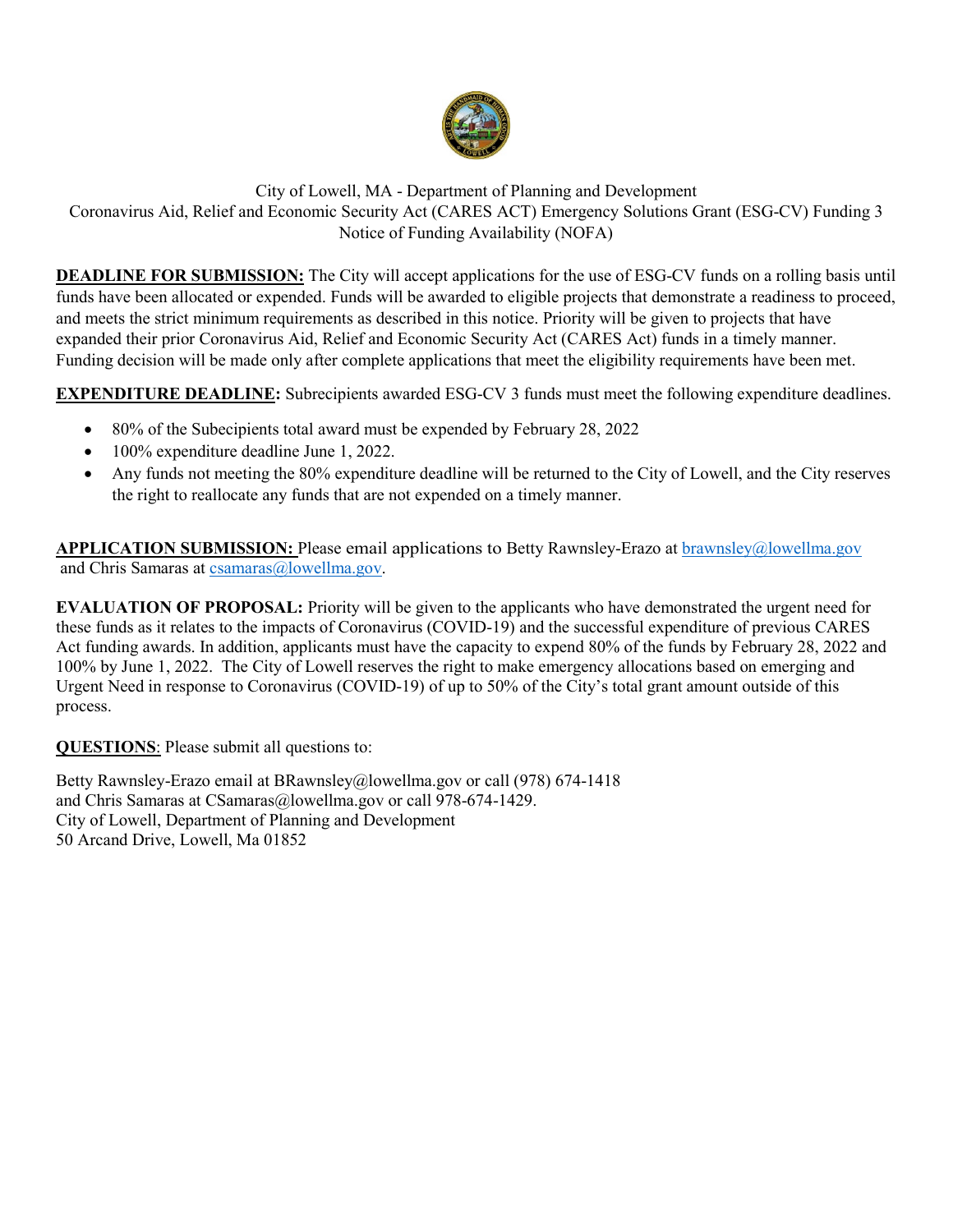

City of Lowell, MA - Department of Planning and Development Coronavirus Aid, Relief and Economic Security Act (CARES ACT) Emergency Solutions Grant (ESG-CV) Funding 3

Notice of Funding Availability (NOFA)

## **ESG-CV Funding Application (ESG-CV 3)**

#### **Part 1: Applicant Information:**

- Organization Name: \_\_\_\_\_\_\_\_\_\_\_\_\_\_\_\_\_\_\_\_\_\_\_\_\_\_\_\_\_\_\_\_\_\_\_\_\_\_\_\_\_\_\_\_\_\_\_\_\_\_\_\_\_\_\_\_\_\_\_\_\_\_\_\_\_\_\_\_\_\_\_\_\_\_
- Organization Address \_\_\_\_\_\_\_\_\_\_\_\_\_\_\_\_\_\_\_\_\_\_\_\_\_\_\_\_\_\_\_\_\_\_\_\_\_\_\_\_\_\_\_\_\_\_\_\_\_\_\_\_\_\_\_\_\_\_\_\_\_\_\_\_\_\_\_\_\_\_\_\_\_
- Project Title: \_\_\_\_\_\_\_\_\_\_\_\_\_\_\_\_\_\_\_\_\_\_\_\_\_\_\_\_\_\_\_\_\_\_\_\_\_\_\_\_\_\_\_\_\_\_\_\_\_\_\_\_\_\_\_\_\_\_\_\_\_\_\_\_\_\_\_\_\_\_\_\_\_\_\_\_\_\_\_
- Address: \_\_\_\_\_\_\_\_\_\_\_\_\_\_\_\_\_\_\_\_\_\_City:\_\_\_\_\_\_\_\_\_\_\_\_\_State:\_\_\_\_\_\_\_\_\_\_\_\_\_\_\_Zip:\_\_\_\_\_\_\_\_\_\_\_\_\_\_\_\_\_\_\_\_\_
- Project Address (if different from above)\_\_\_\_\_\_\_\_\_\_\_\_\_\_\_\_\_\_\_\_\_\_\_\_\_\_\_\_\_\_\_\_\_\_\_\_\_\_\_\_\_\_\_\_\_\_\_\_\_\_\_\_\_\_\_\_\_\_
- Preparer's Name: Phone: E-mail:
- DUNS #:\_\_\_\_\_\_\_\_\_\_\_\_\_\_\_\_\_\_\_\_\_ EIN#:\_\_\_\_\_\_\_\_\_\_\_\_\_\_\_\_\_\_\_\_\_

### **Part 2: Funding History**

- a. Has your agency previously received any CARES Act funds (ESG and/or CDBG) from the City of Lowell? Yes No
- b. What was the total amount awarded? \$
- c. How much of the awarded amount has been expended to date?  $\frac{1}{2}$
- d. If you have a balance, what is the anticipated date for  $100\%$  expenditure?

### **Part 3: Eligible Activity**

Please complete the chart below with the title of the proposed project(s), amount requested for each eligible component, and the number of unduplicated individuals to be served. Do not list households, only individuals. Finally, please request funding in whole dollars. No cents.

| <b>ESG Eligible</b><br><b>Categories</b> | <b>Title of the Proposed Project</b> | <b>Amount Requested</b> | <b>Number of</b><br>Persons to be<br><b>Served</b> | <b>Total</b><br>Percentage<br>of Low-Mod<br><b>Income</b><br>Persons to be<br><b>Served</b> |
|------------------------------------------|--------------------------------------|-------------------------|----------------------------------------------------|---------------------------------------------------------------------------------------------|
| <b>Street Outreach</b>                   |                                      | \$                      |                                                    |                                                                                             |
| Emergency<br>Shelter                     |                                      | \$                      |                                                    |                                                                                             |
| Homelessness<br>Prevention               |                                      | \$                      |                                                    |                                                                                             |
| Rapid Re-Housing                         |                                      | \$                      |                                                    |                                                                                             |
| Data Collection<br>(HMIS                 |                                      | \$                      |                                                    |                                                                                             |
| <b>TOTAL</b>                             |                                      | \$                      |                                                    |                                                                                             |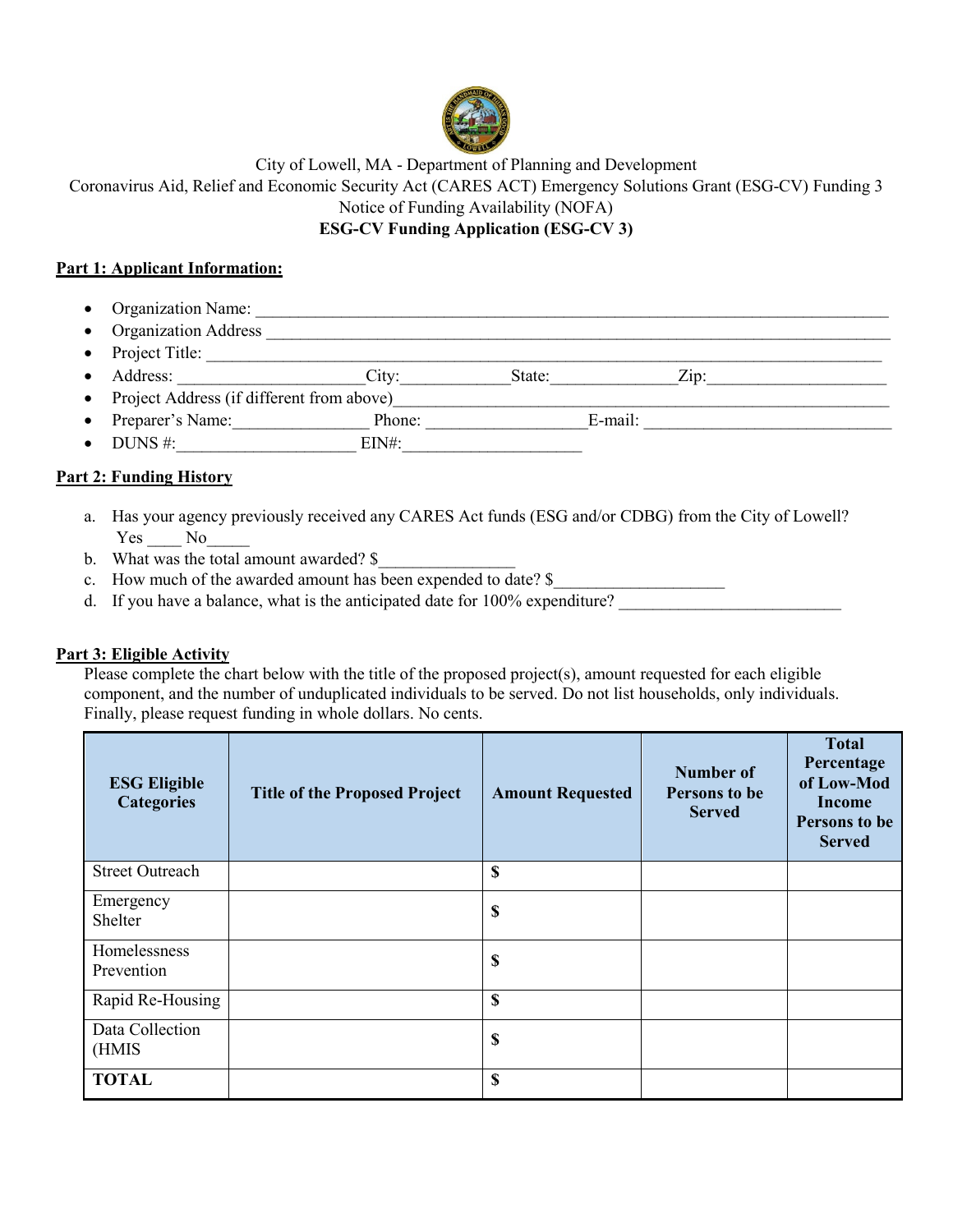#### **Part 4: Project Description**

a. Briefly describe your organization's mission.

b. How has the Coronavirus (COVID-19) impacted your organization's operations?

c. How has the Coronavirus (COVID-19) impacted your clientele?

d. Please explain how the requested funds will be used to prevent, prepare for, and respond to the Coronavirus (COVID-19) among individuals and families who are homeless or at-risk of homelessness. Indicate whether these funds will be used for a new service, an increase in existing service, or to support level service.

e. Project Timeline - Schedule should be feasible to be completed within the grant period. 80% of the total award must be expended by February 28, 2022. Expenditure Deadline is June 1, 2022.

| <b>Activity Description</b> | <b>Date</b> |
|-----------------------------|-------------|
|                             |             |
|                             |             |
|                             |             |
|                             |             |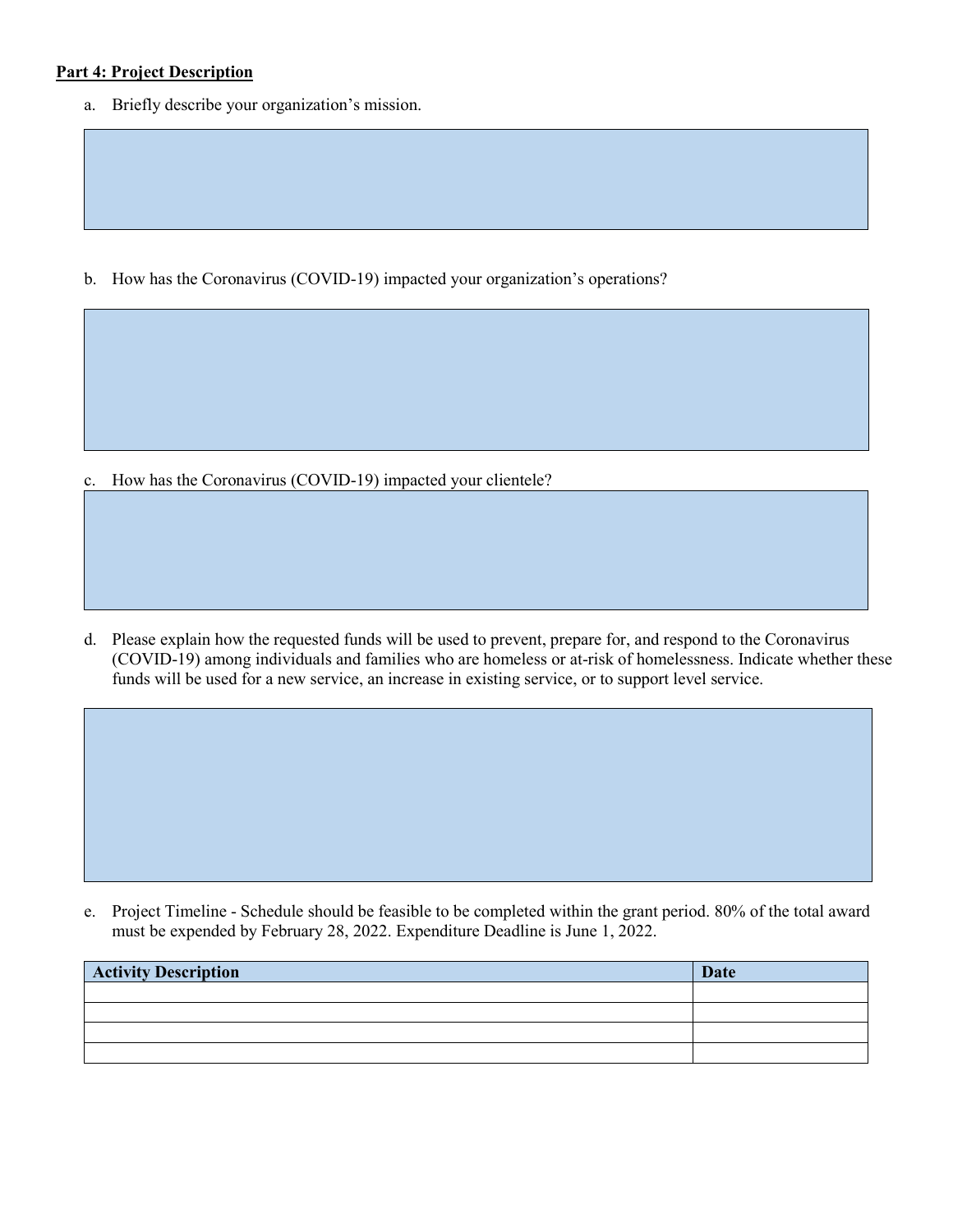## **Part 5: Project Budget**

Please complete the chart below with the title of the proposed project(s), amount requested for each eligible component, and the number of unduplicated individuals to be served. Do not list households, only individuals. Finally, please request funding in whole dollars. No cents. This budget will not be revised once the grant award has been made. Please note that any funds for acquisition, construction or maintenance costs will require additional review process which could impact funding decisions.

| <b>Non-Personnel Activity Costs</b>     |                                       |                                                                  |                                                       |  |
|-----------------------------------------|---------------------------------------|------------------------------------------------------------------|-------------------------------------------------------|--|
| <b>Program Activity Costs</b>           | <b>Total Activity</b><br><b>Costs</b> | <b>Total Activity</b><br><b>Cost Billed to</b><br><b>ESG-CV3</b> | % of Total Activity Costs<br><b>Billed to ESG-CV3</b> |  |
| Example:<br><b>Financial Assistance</b> | \$1,600                               | \$800                                                            | 50%                                                   |  |
|                                         |                                       |                                                                  |                                                       |  |
|                                         |                                       |                                                                  |                                                       |  |
|                                         |                                       |                                                                  |                                                       |  |
|                                         |                                       |                                                                  |                                                       |  |
|                                         |                                       |                                                                  |                                                       |  |
|                                         |                                       |                                                                  |                                                       |  |
|                                         |                                       |                                                                  |                                                       |  |
| <b>TOTALS</b>                           | S                                     | \$                                                               | \$                                                    |  |

| <b>Personnel Costs</b>      |                       |                                                               |                                                                               |                                              |                                                  |
|-----------------------------|-----------------------|---------------------------------------------------------------|-------------------------------------------------------------------------------|----------------------------------------------|--------------------------------------------------|
| <b>Job Title</b>            | <b>Hourly</b><br>Rate | Total Salary +<br><b>Fringe Benefits</b><br>for this Position | <b>Salary</b><br><b>Billed</b> to<br><b>ESG-CV</b><br>$\overline{\mathbf{3}}$ | Fringe<br><b>Billed</b> to<br><b>ESG-CV3</b> | <b>Total ESG-CV 3 Costs for</b><br>this Position |
| Example:<br>Case<br>Manager | \$31.30               | \$65,100                                                      | \$26,250                                                                      | \$6,300                                      | \$32,550                                         |
|                             |                       |                                                               |                                                                               |                                              |                                                  |
|                             |                       |                                                               |                                                                               |                                              |                                                  |
|                             |                       |                                                               |                                                                               |                                              |                                                  |
|                             |                       |                                                               |                                                                               |                                              |                                                  |
|                             |                       |                                                               |                                                                               |                                              |                                                  |
|                             |                       |                                                               |                                                                               |                                              |                                                  |
|                             |                       |                                                               |                                                                               |                                              |                                                  |
|                             |                       |                                                               |                                                                               |                                              |                                                  |
| <b>TOTALS</b>               | \$                    | \$                                                            | \$                                                                            | \$                                           | \$                                               |